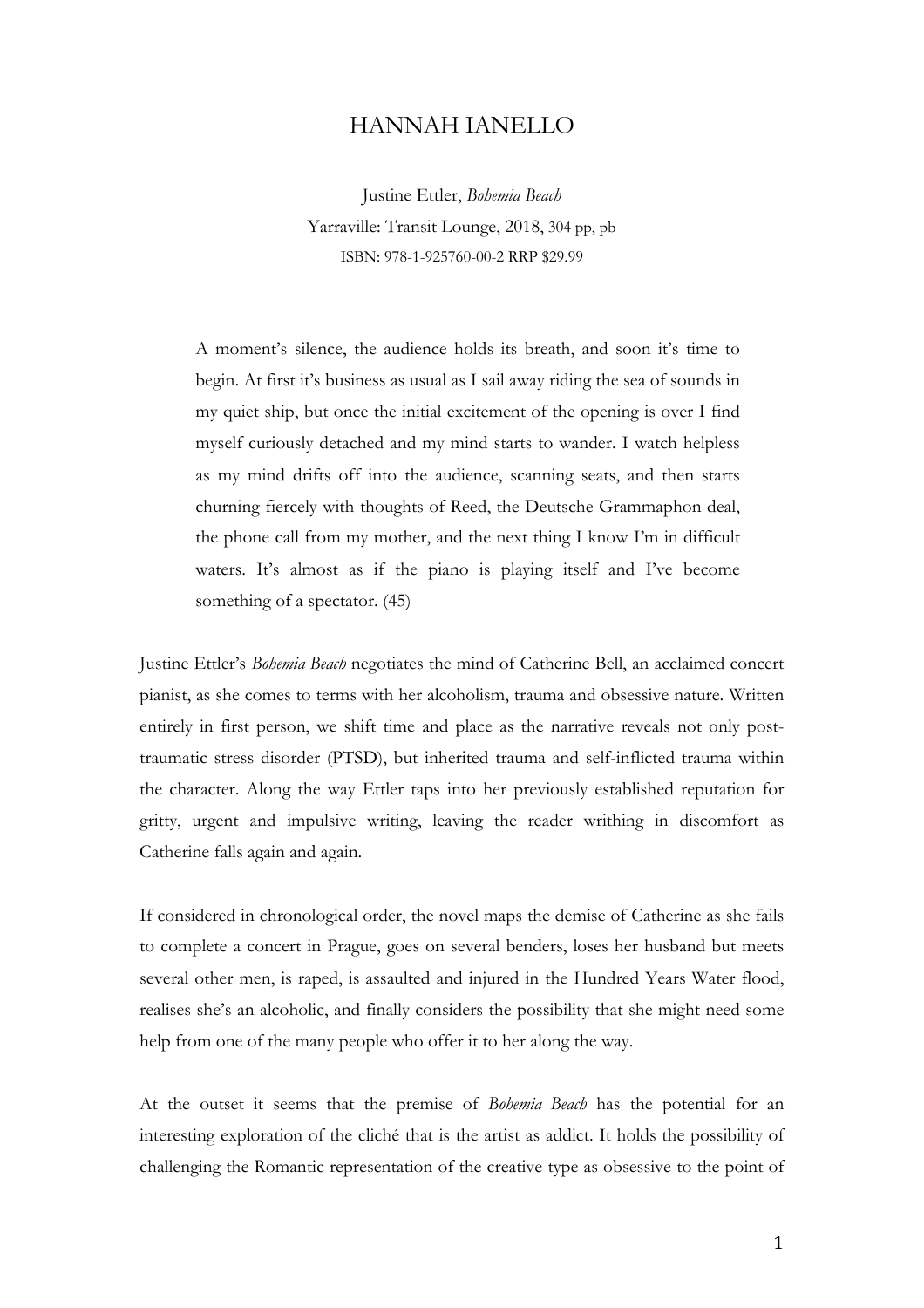self-destruction, existing outside of acceptable society, and drawn to mind-altering substances to help them cope with their extraordinary vision of the world. However, while Ettler frames the narrator as an artist, she primarily focuses on Catherine's alcoholism, and the novel becomes little more than a brutal portrayal of that condition. Coupled with Catherine's obsession with men, particularly 'bad' men who treat her poorly, she merely plays her part in maintaining the cliché of the damaged artist.

It is interesting to note that Ettler is an accomplished musician herself, and yet the music in the novel does not really define Catherine. Yes, she's conscious of a performance she needs to do in New York, she notices pianos or incidental music that surrounds any scene, but overall there's a lack of believability in the representation of her profession. For instance, due to her primarily inebriated state, Catherine never practises, and seems to think that she can arrive in New York and perform without having rehearsed with the orchestra or conductor. This is not simple music that she's performing—Ettler has selected the most (famously) difficult piano music as her character's repertoire, and there seems to be no real significance in that except to remind us that Catherine is brilliant despite her flaws. Later, as Catherine tries to recover from her time in Prague, she's baffled when her doctor/lover tells her that her piano technique could be hurting her back, "this pain, a series of injuries compounded by *playing the piano*? That seems farfetched" (246). Yet, it would be safe to argue that all professional musicians—even the poor ones—are aware of the impact playing an instrument can have on your body.

Much has been made of Ettler's debut novel *The River Ophelia* and its representation of violence towards women and of gender inequality, particularly with its re-release last year. Meanwhile, with *Bohemia Beach*, similar themes arise around Catherine, whose ability to seduce and sleep with nearly every man she meets leaves her in a permanently smitten state, and leaves the reader wondering who she really is. While the fact that she sleeps with her own mother's former lover, Tomas, is somewhat unsettling, it can be forgiven because she didn't know (initially, at least) and she was, of course, drunk at the time. Yet when she follows Tomas to his castle for a party, she is violently raped by Franz, a burly man with an obsession with mice. What is perhaps most disturbing about this is not the fact that no one seems to notice, but simply that she just carries on. She leaves the castle and returns to Prague and within the next 48 hours has had sex with two different men,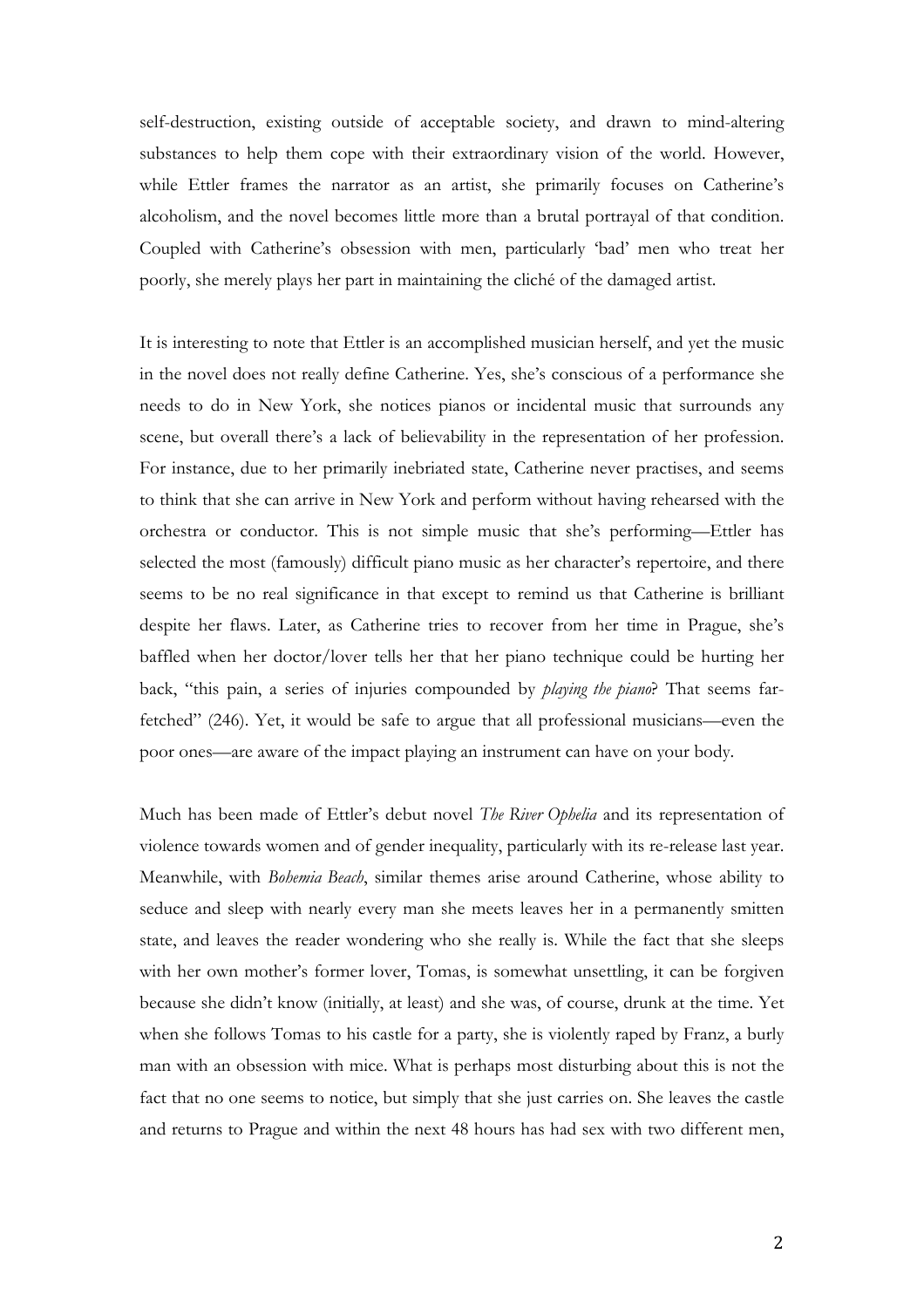with little reference to the fact that her last contact was so brutal, except some dubious dialogue with the first of these lovers, after they've already had sex:

"Hey gorgeous – what's with all the bruises?"

"Oh," I say, and look away.

"You been up to a bit of rough? Who's the guy with the heavy hands?"

My mind blanking, stopping short, heart pounding. I just shrug and look away. (203)

Then, within the next hour, within the next four pages of the book, she sees Thomas and "I let him fuck me, hard and fast" (207). The rape is only ever passed over again, in reference to telling her counsellors with little to no significance. This underemphasising the rape means it takes on less significance than a repressed childhood memory of being hurt and locked in a car, takes on less significance than her husband having an affair with her manager, takes on less significance even, than the fact that she thinks she's in love with Tomas—the man who is twice her age and was once her mother's lover. It's hard to say whether this is Ettler's comment on the ability of women to underplay violent relations to men, or whether she is in fact herself glossing over the trauma of the event. I would like to assume the former, but it does not necessarily read that way. Regardless, in light of Ettler's debut novel, and the current social and political climate, it seems an odd choice to underplay the impact of rape on a person—even if it is initially supressed, it is never really addressed.

The final third of the novel focuses on Catherine's attempts at recovery and her denial of her alcoholism. She meets Edgar, a thoughtful and attentive doctor who she quickly falls for, though not passionately enough to forget Tomas. Thus we land with a thud into the romance-novel territory of a heroine who needs to choose between Tomas, the bad-boy who maybe cannot love her enough, and Edgar, the good-guy who loves her despite her flaws. The final pages leave us firmly in the hands of "all is right in the world" as her career and love life settle within the final three pages.

It is difficult not to compare *Bohemia Beach* with Zoe Morrison's *Music and Freedom*, published in 2016. Both books navigate the intriguing artistic representation of brilliant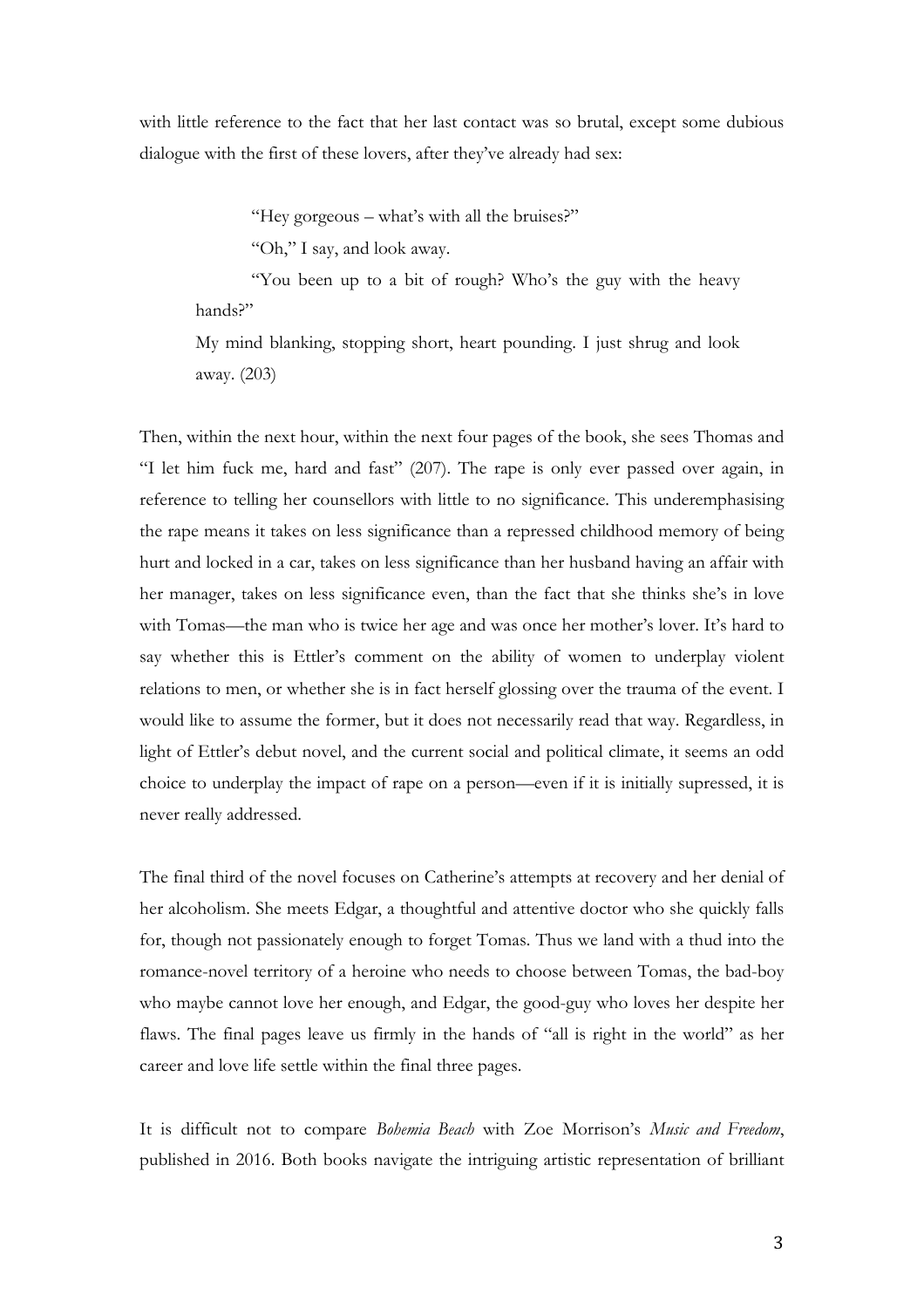female pianists, both battling Rachmaninov (as did David Helfgott in *Shine*), and both have narratives of violence and trauma shaping the work. However, where *Bohemia Beach* fails to acknowledge the physicality of performance, the necessity of perfection and rehearsal, *Music and Freedom* uses these qualities to lay a foundation of rigour that draws the reader in. Both women in the stories have periods of not playing—of responding to their trauma by leaving the music behind—yet where Morrison's Alice Murray comes back to the music slowly, not playing for herself, but to connect with another pianist, Catherine just happens to get a recording deal and thinks "I guess this means I'll have to start practicing again…" (323). Neat and tidy, and awfully convenient.

It seems that few of the side characters ever get frustrated or angry at Catherine, despite her many many flaws. Catherine's husband, Reed, leaves messages on her phone that she ignores in a manner that seems unfair and cavalier, given that they were married. It isn't until later that she realises he was having an affair, and even then he seems pleasant enough. Meanwhile her "life guru" Nelly persists in supporting Catherine despite being ignored, stood up, and lied to repeatedly. Nelly remains "very supportive" until the end. Edgar too puts up with Catherine's return to drinking, her sleeping with Tomas and her moving out. And yet we never really get a sense of why anyone would like Catherine at all. She's arrogant and judgemental, clearly an alcoholic, and therefore her only positive qualities are that she can play the piano and is beautiful. If we don't like Catherine, why does everyone else?

This book sits uncomfortably on the shelf. It is repetitive, inconsistent, laden with heavy exposition about the Czech Republic, a tacky Australian character with a shark story, dreams that are taken as fact, and the counsellors in Catherine's life are extraordinarily inept. When she finally leaves rehab, Catherine is given somewhat simplistic advice to "find a therapist you like and work through everything that's happened to you" (322). Ironically, it feels like this is what the book requires of the reader—we become some kind of strange therapist, witnessing Catherine's downfall until we are left wondering why we were listening in the first place.